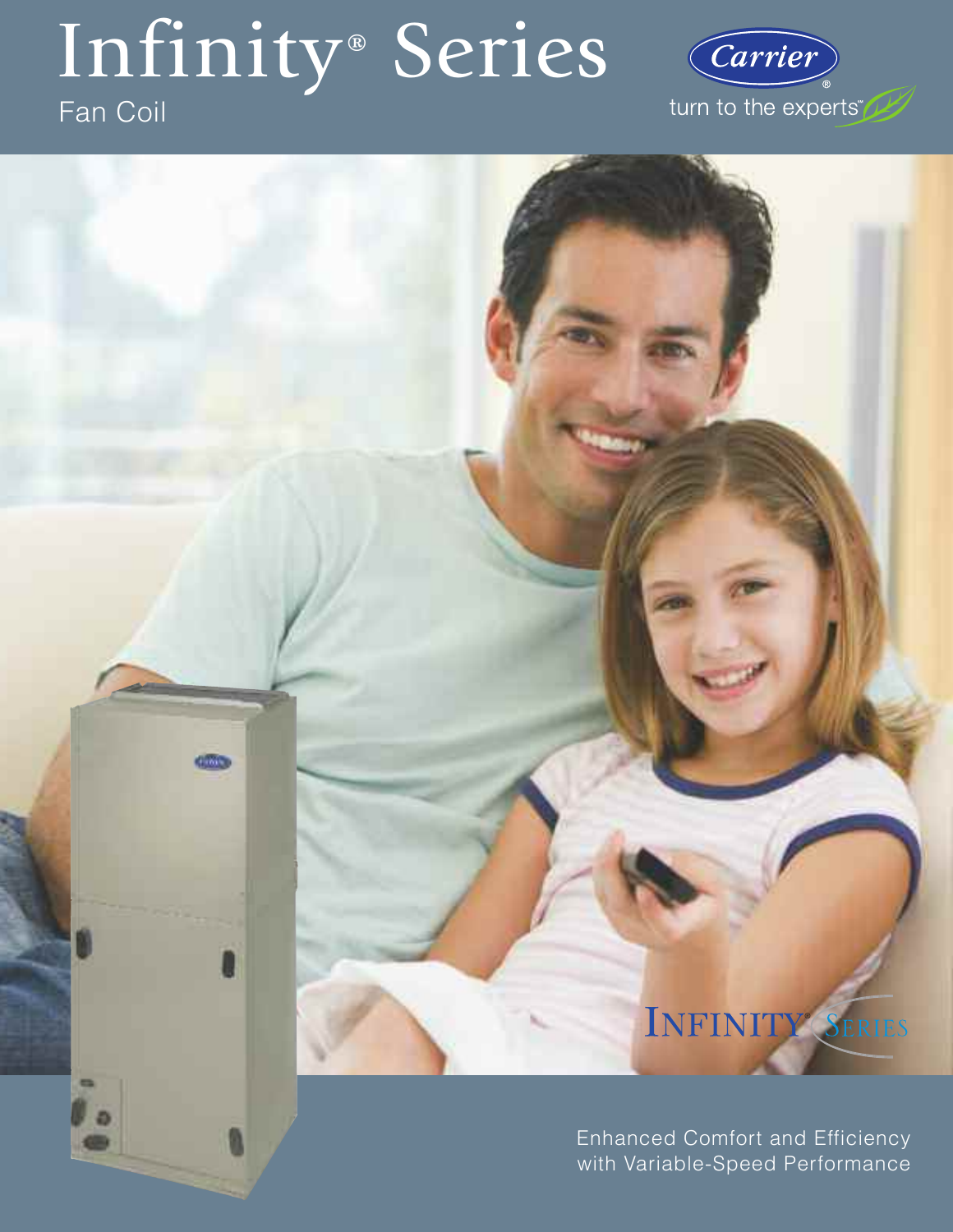# Innovation and the Environment

Over 100 years ago, a humble but determined engineer solved one of mankind's most elusive challenges by controlling the indoor environment. A



leading engineer of his day, Dr. Willis Carrier would file more than 80 patents over the course of his

comfort career. His genius would enable incredible advancements in health care, manufacturing processes, food preservation, art and historical conservation, indoor comfort and much more.

Carrier's foresight changed the world forever and paved the way for over a century of once-impossible innovations. Yet in addition to being an accomplished inventor, he was also an avid outdoorsman. Carrier recognized the power and beauty of the natural environment. This appreciation of our world and its resources continues to guide Carrier Corporation today. We will never rest on our accomplishments, but instead consistently look for ways to improve our products, our environment and our world.

The Carrier® Infinity® series fan coil can help improve the effectiveness, comfort and efficiency of your system. With smart electronics and the ability to change speeds as needed, this fan coil not only maintains accurate temperature control, but further enhances your comfort with superior dehumidification.



# Leaders in Technology



# What Efficiency Means to You

As energy costs continue to rise, you'll be happy to know that a Carrier Infinity series fan coil can help improve the cooling efficiency, or SEER (Seasonal Energy Efficiency Ratio) of your comfort system. SEER is a lot like miles per gallon for your car – the higher the number, the more efficient the product and the greater potential for savings. By operating on its lowest speed the majority of the time, this fan coil can quietly and consistently deliver the comfort you need while keeping operational costs in check.



Puron® refrigerant is environmentally sound and won't deplete the ozone layer. Carrier systems with Puron refrigerant set the standard for environmentally sound performance well ahead of industry competitors and over time have shown exceptional reliability. They are a testament to our industry-leading experience in this area and our continued insistence upon delivering superior quality products.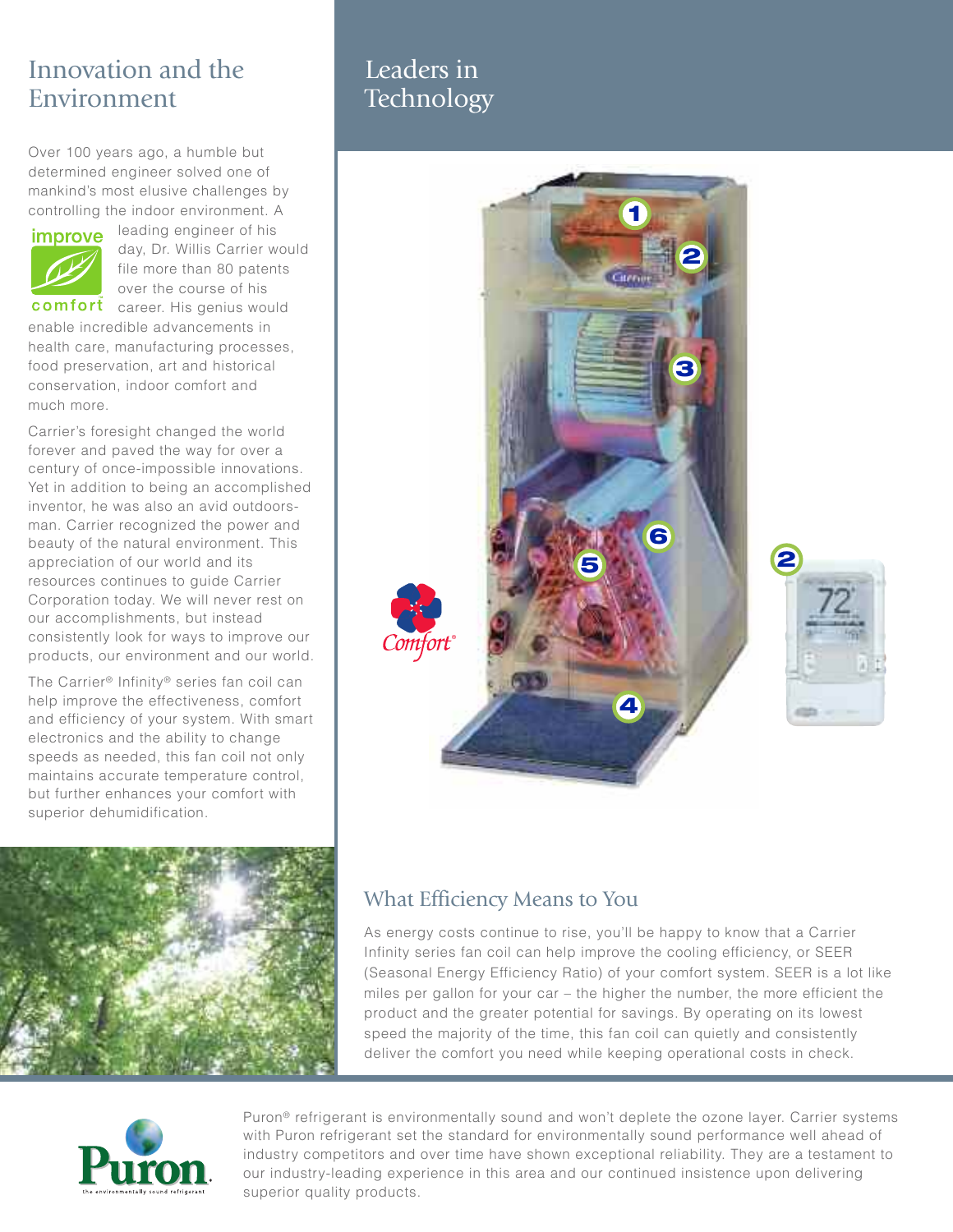

#### Heating Consistency

Electric resistance heaters ensure your comfort during the heating season as outdoor temperatures drop to extremes.



#### Intelligent Comfort Control

The Infinity® control board allows the fan coil to connect to the Infinity control in your home for the ultimate in comfort control. Smart electronics track previous cycles and allow the system to automatically adjust the heating and cooling stages for the best comfort and energy efficiency.

## **3**

#### Extra-Quiet Operation

The variable-speed blower with easy select board distributes conditioned air at the lowest possible setting the majority of the time for extra-quiet and consistent comfort. This combination can increase cooling efficiency during the summer months and generate noticeably warmer air during the heating season. Foilfaced insulation provides additional noise reduction by isolating sound within the cabinet.



#### **4** Enhanced Indoor Air Quality

Our high-tech, corrosion-free composite base pan with its integrated sloped drainage system helps circumvent the build-up of mold, bacteria and other airborne pollutants.



#### **5** Assured Efficiency

To ensure maximum reliability and energy-efficient operation, the thermostatic expansion valve (TXV) maintains proper refrigerant flow during fluctuating pressures and conditions.



#### **6** Added Durability

To protect your system's indoor coil from premature damage due to corrosive airborne elements, Carrier

offers optional ArmorCoat™ tin plating available on certain fan coil models.



## It's About Your Comfort

The Infinity series variable-speed fan coil delivers longer heating and cooling cycles to help eliminate hot or cold spots, keeping a more even temperature throughout your home.

When you add the Infinity control, Carrier® humidifier and Infinity heat pump or air conditioner to the Infinity series fan coil, Ideal Humidity System® technology allows you to control humidity levels even when your system isn't calling for heating or cooling.\* You'll feel cooler at higher temperatures in the summer and warmer at lower temperatures in the winter.

Combine the Infinity series fan coil, Infinity control and an Infinity heat pump or air conditioner with a Carrier humidifier to create an Infinity system. This revolutionary system allows you to control temperature, humidity, air quality, fan speed, ventilation and even detects when your air filter needs to be replaced.

Ideal Humidity System technology continually monitors indoor humidity, indoor temperature and outdoor temperature, and has the ability to turn on your comfort system just for dehumidification in the cooling season or humidification in the heating season.







#### Limited Warranty

To the original owner, the Carrier Infinity series fan coil is covered by a 10-year parts limited warranty upon timely registration. The limited warranty period is five years if not registered within 90 days of installation. Jurisdictions where warranty benefits cannot be conditioned on registration will receive the registered limited warranty period. See warranty certificate at carrier.com for complete details and restrictions. Be sure to ask your Carrier dealer about optional labor warranties.